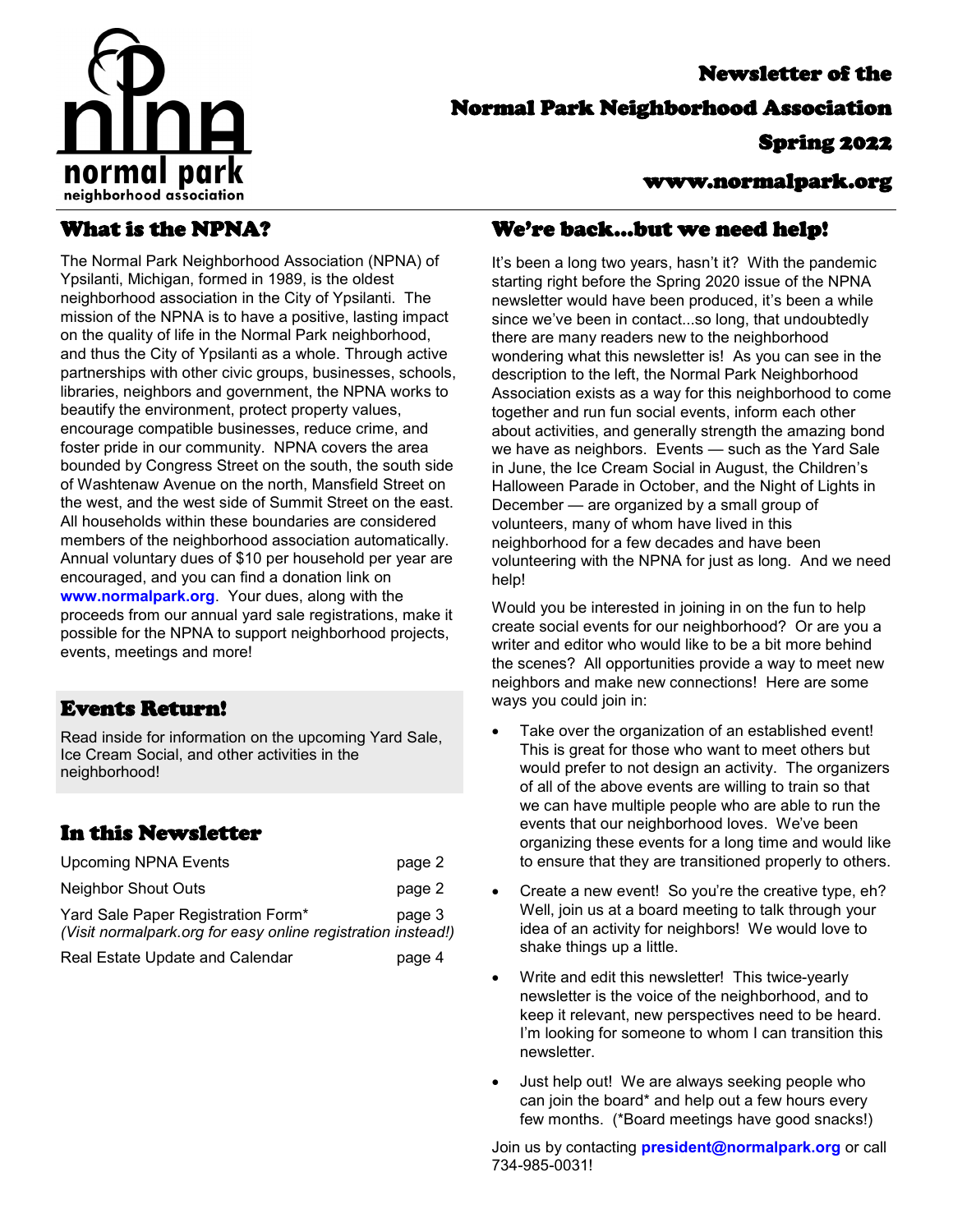## NPNA Upcoming Events

### **NPNA Annual Yard Sale Saturday, June 4 starting at 9:00 am**

The NPNA Yard Sale draws people from near and far and is a great way to get rid of clutter, meet some neighbors, and make money. This event is the biggest fund raiser of the year for the NPNA, helping pay for neighborhood projects. If you're planning on participating, help support your neighborhood association by registering early!

The NPNA provides newspaper ads, posts signs at the boundaries of our neighborhood, and distributes the neighborhood maps. Use this opportunity to get rid of a lot of cool stuff you no longer need. There are always hundreds of eager customers.

To reduce mistakes in transcription, the NPNA is moving to an **[online registration system](https://www.signupgenius.com/go/4090B44A5A829A6FC1-2022)**. This system will allow you to type in your information directly and then pay by credit card. You can find the registration form on **[www.normalpark.org](http://www.normalpark.org)**. If you don't have access to the internet, we will still accept a paper registration. You can find a paper form to complete on page 3.

The \$10 online/\$12 paper registration fee will get your home included on a neighborhood map with descriptions of your items for sale. For a \$30 registration fee, you can place an ad along the boundary of the map. (Ads do not necessarily have to be regarding the yard sale.)

You keep all the money you make. Your registration fee pays for the advertising and the rest goes into the NPNA fund to help pay for neighborhood projects.

Submit the registration form no later than Friday, May 27. Submissions received after this date unfortunately cannot be included on the paper map.

#### **Hamburger Mary's Neighborhood Meet Up Friday, June 17 at 6:30 pm**

Hamburger Mary's opened in the former Tower Inn Restaurant a few months ago, and the NPNA is crashing the party! Join us for dinner, meet your neighbors, and have a great time.

Hamburger Mary's is a nationwide franchise that has become a welcoming place for everyone, especially members of the LGBTQ community. Its bar and grill restaurants across the U.S. feature food, drinks, and drag queen entertainment. The goal at the Ypsi restaurant is to provide family-friendly entertainment for everyone, even if you aren't a member of the LGBTQ community or have never attended a drag event.

If you would like to attend, let us know since seats are limited. Sign up by emailing Kerri Pepperman on **kpepperman@gmail.com** no later than June 15.

#### **NPNA BBQ in Rec Park Sunday, July 17 from 2:00 - 5:00 pm**

Ever looked over at a BBQ in Rec Park and said "that looks like they are having fun"? Well, now you don't have miss out any longer! The NPNA is taking over the pavilions at Rec Park for a neighborhood-wide BBQ. NPNA will supply the mains, you bring the sides! (If it rains, this event will be postponed.)

If you would like to help coordinate this event, please email **president@normalpark.org**.

More information to come!

#### **Ice Cream Social Wednesday, August 3 from 6:00 - 7:30 pm**

Join your neighbors for the annual NPNA Ice Cream Social in the Rose Garden behind the Senior Center in Recreation Park. Every August our neighborhood gathers together for this special event to enjoy each other's company…and ice cream! This event also serves as the organization's Annual Meeting with election of officers. If you are interested in helping with the event, please contact **president@normalpark.org**.

## Neighbor Shout Outs!

Shout out and many thanks to **Rebecca Dunkle** for her years of service as an NPNA board member and as moderator of the Normal Park email list. While most of the neighborhood online conversation has shifted to social media in recent years, the email list used to receive a considerable amount of messages. Rebecca screened and posted every single one, as well as approving each member who wanted to be added to the list. We appreciate you, Rebecca, and wish you all the best in your retirement!

Shout out to neighbor **Angela Scott** who is always ready to lend a hand, run an errand, deliver a donut or coffee, or organize a community craft show. Thank you, Angela, for being a great neighbor to our whole community!

Shout out to the neighbors at **1114 N Congress** for their annual front yard Easter egg display! Such a treat for the kids (and adults) in the neighborhood!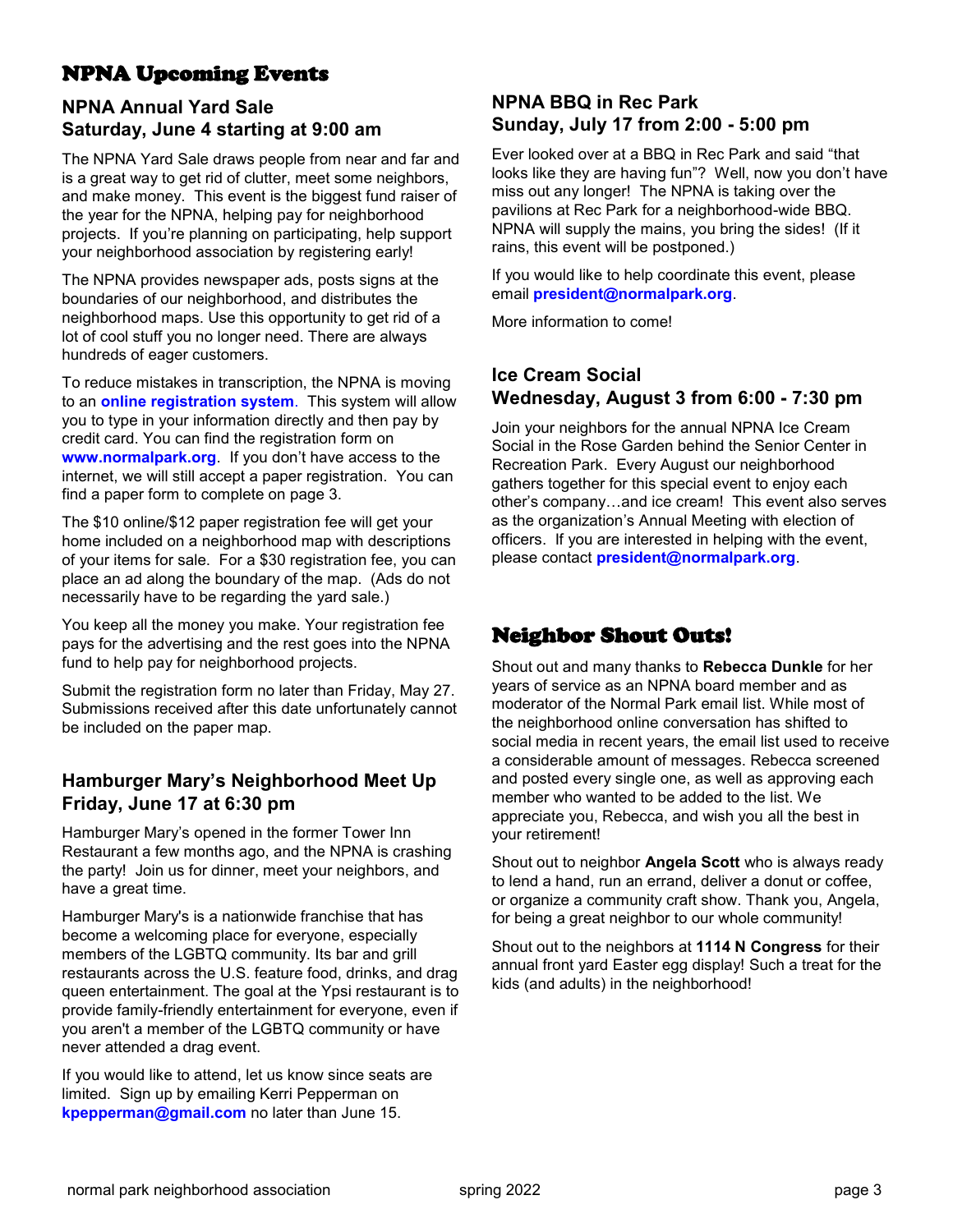## NPNA Yard Sale

#### **Saturday, June 4, 2022 from 9:00 am to 4:00 pm**

To reduce mistakes in transcription and to be more environmentally friendly, the NPNA is moving to an **[online](https://www.signupgenius.com/go/4090b44a5a829a6fc1-2022)  [registration system](https://www.signupgenius.com/go/4090b44a5a829a6fc1-2022)**. This system will allow you to type in your information directly and then pay by credit card. You can find the registration form on **[www.normalpark.org](https://normalpark.org/2022/05/06/2022-yard-sale-june-4/)**. Registrations submitted online will receive a \$2 discount.

If you don't have access to the internet, we will still accept paper registrations. Cut out this registration form and submit it no later than Friday, May 27 to NPNA Yard Sale, c/o Megan Brown at 1210 Grant Street. Checks should be made payable to NPNA. Submissions received after this date unfortunately cannot be included on the paper map.

Please complete the following so we can contact you. Only your address and item descriptions are published.

| Name:                                                                                                                                                                 |
|-----------------------------------------------------------------------------------------------------------------------------------------------------------------------|
| Address:                                                                                                                                                              |
| Phone Number:                                                                                                                                                         |
| Email:                                                                                                                                                                |
| Please list items you would like to have printed on the map (e.g., furniture, books, antiques, toys, etc.:                                                            |
| YES, please list me on the neighborhood map! (\$12 for paper registration)<br>$\Box$<br>YES, I am enclosing an additional \$10 for NPNA dues for my household! (\$10) |